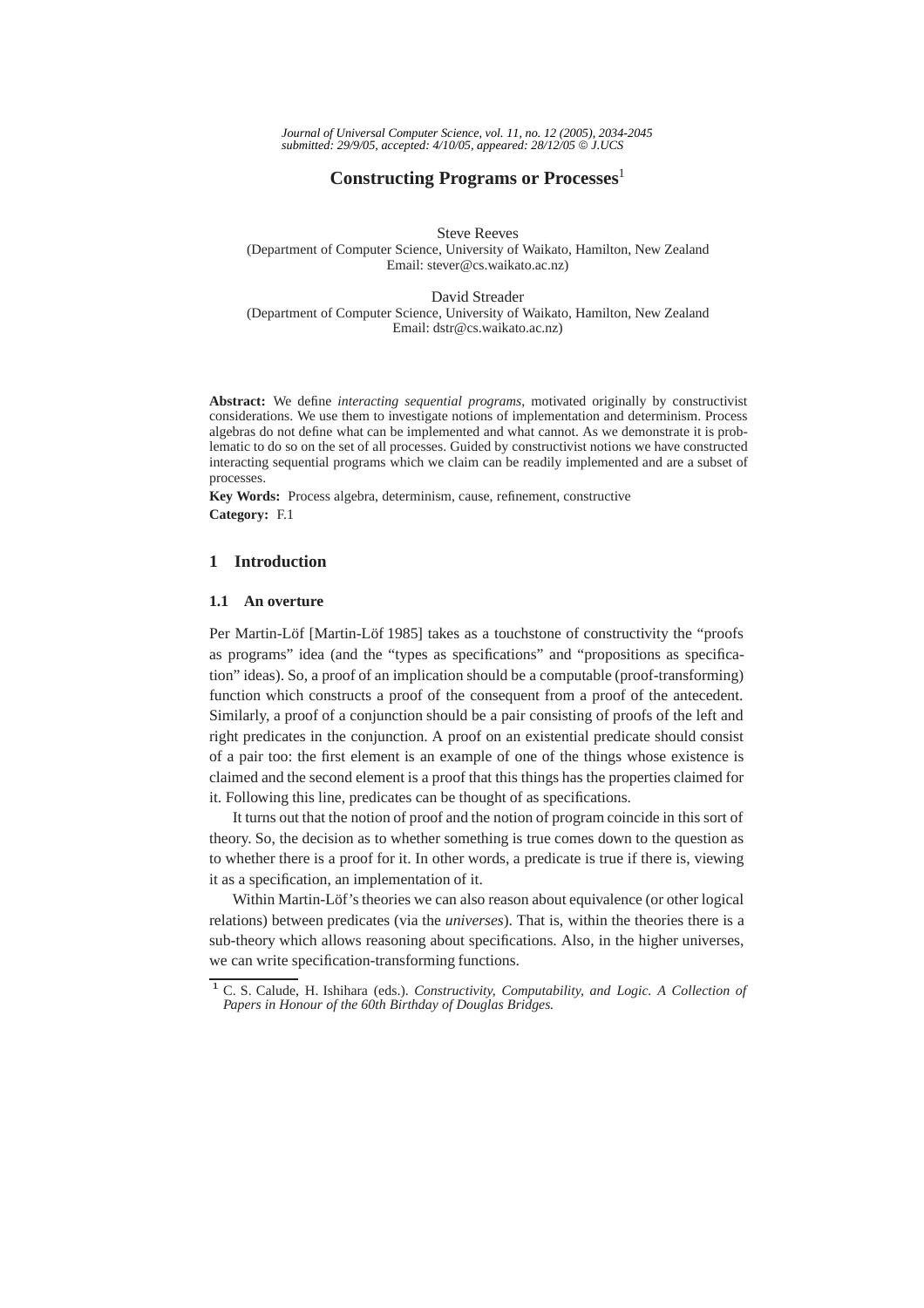So, viewing use of the theories through the "programming glasses" we see a typical development consisting of reasoning at the specification level  $(i.e.$  manipulation of predicates) followed, once the specification is in an appropriate form, by a drop into the final program  $(i.e.$  the construction of the proof). Thus, the whole development cycle of a program is exactly mirrored by the development cycle of a proof, and we can observe the idea of work going on at different levels which become progressively closer to the program.

In fact, in what follows we shall not be explicitly working directly with the formalities of Martin-Löf's framework, but we will be using the constructive ideas upon which that theory is based and some of the technicalities it uses  $(e,q)$ , evaluation of terms being "lazy") in order to motivate certain analogies which guide and inform our direction and the choices we make.

We have programs as proofs and specifications as propositions. The programs are executable (they evaluate lazily to some normal form which is what we choose to count as a value, inhabiting the lowest universe) and the specifications, even in normal form, do not count as values (we are here thinking of them as objects in some universe above the lowest one where the "values", like numbers, reside). So, the programs are executable (using rules of equality, to give values) whereas the specifications are not (even though they can be reduced to their normal form, they do not reduce to values in the lowest universe). Further, specifications (propositions) may not implementable either because they contain no programs (have no proofs).

So, we say that programs can be reduced to their normal forms (values) in the lowest universe, which we call execution, and they are always, of course, implementable.

A specification may or may not be implementable (or, read as a proposition, may or may not be true, i.e. provable), which is to say it may or may not contain programs. So, of course, some specifications do not specify things which can be implemented (just as some propositions are not true), which means that they contain no programs. Specifications which can be implemented contain programs (which can be executed), and although a specification can be reduced to its normal form, this will be an object in a universe above the lowest one (where the values reside) so specifications can never be executed though they may be implementable.

A process is analogous to a proposition (specification) rather than a proof in that it may have many traces (implementations) because it is nondeterministic.

Putting two processes in synchronous composition means that under the analogy we have something like application at the program (proof) level also happening at the specification (proposition) level.

In the appropriate universe we can think of a term which takes a pair of specifications and returns another specification, i.e. a function for combining specifications.

It would be strange (and perhaps unacceptable) if this function took two specifications (propositions) which were implementable ("had programs", or as propositions they had proofs) and combined them to form a specification that had no programs, *i.e.*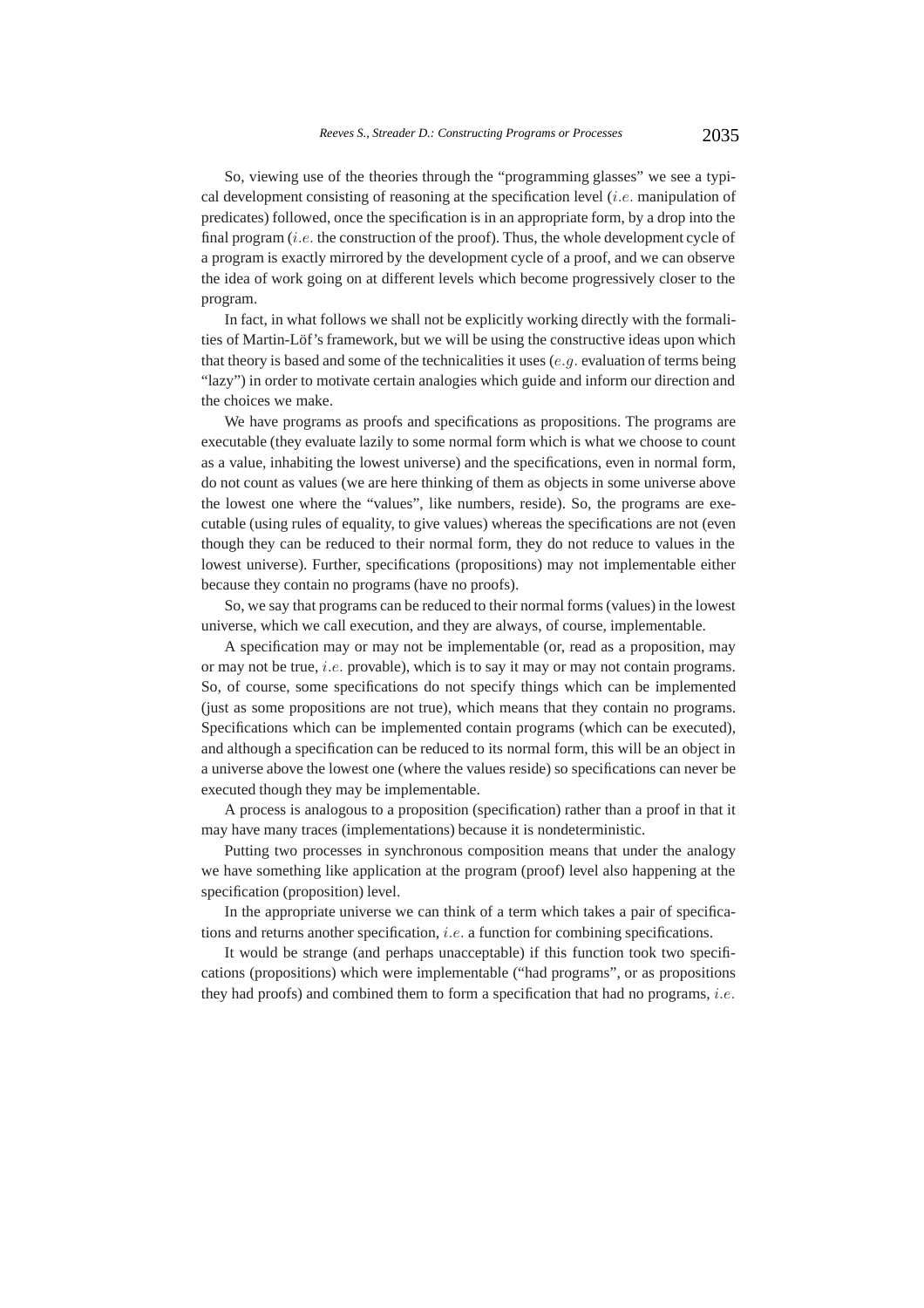went from implementable specifications to give a non-implementable one (or went from a pair of true propositions and combined them to give a false one).

By analogy, what is the situation with determinism? In what follows, though it may not always be explicit, we are motivated by, and try to follow, the ideas above, which guide thinking about specifications and programs and implementability by identifying them with propositions and proofs and constructivity. In particular we seek to preserve determinism in the same way as constructivity is preserved within philosophies and theories like Martin-Löf's. This goal motivates and informs what follows.

# **1.2 Interactive processes**

For programs that are concurrent or interactive (as opposed to "transactional", where inputs are consumed and transformed to outputs) the picture is less well-developed. By "an interactive process" we mean a program that, in addition to consuming parameters and returning values, interacts with the world around it via named actions. Formalisms such as CSP, CCS and ACP lack the clear distinction between a specification and an implementation.

Here we wish to formalise what interacting sequential programs can be implemented, on modern computers. By "implemented" we do not mean "what specifications can be refined into".

Given that sequential computers are finite state deterministic machines, what can be implemented on such machines must be related to "what we mean by deterministic". Unfortunately the determinism in state-based formalisms of transactional programs is not the same as determinism in event-based formalisms such as CSP, CCS and ACP. The determinism of such processes will be shown to be *may determinism* in as much as a process is deterministic if there is a context that may determine how it behaves. In contrast to this the determinism of state-based abstract data types (ADT) is *must determinism* in that an ADT is deterministic if and only if any context, *i.e.* every program, must determine how it behaves.

We have also found that what is meant by sequential is not as obvious as we had initially thought. Clearly a sequential program can only perform one action at a time. But, can a sequential program offer to perform more than one action at a time and allow the implemented context in which it is placed decide what it performs?

Could we implement a program that offered to either pop a value from a stack or to push the value 1 onto the same stack,  $\overline{pop}$  + push(1)? We will define interacting sequential programs  $(isp)$  based on the assumption that programs do not possess, as primitive, the ability to offer their contexts a choice of methods they might call.

As *isp* terms turn out to be a subset of the deterministic finite state processes of CSP (or CCS or ACP) we will compare isp with process algebra-style processes and argue that the limitation on process algebra has little effect in practice.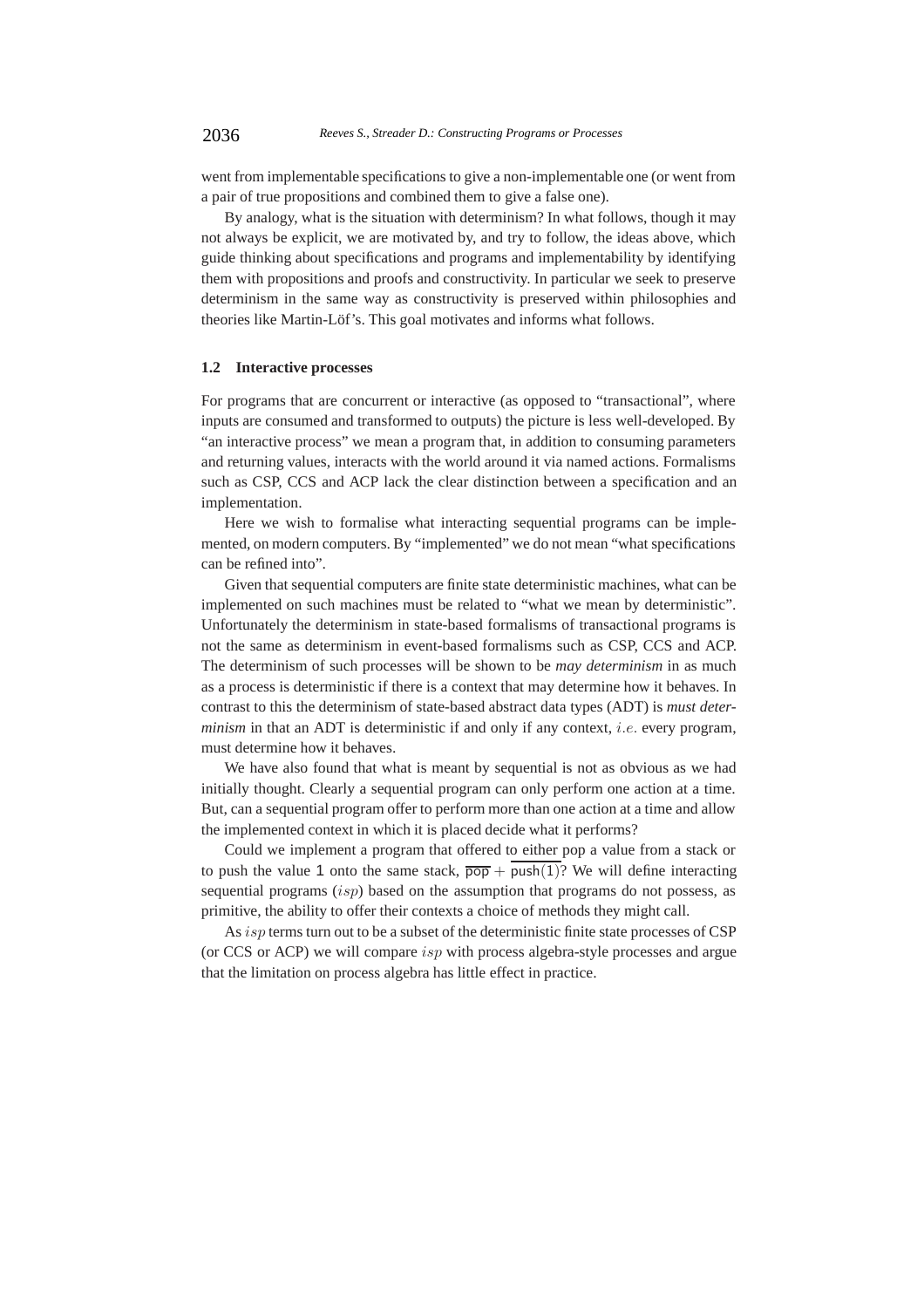#### **2 Semantics of interacting terminating processes**

Interacting processes are given an action-based semantics by labelling a state transition with an action. The observable actions a can only be performed when the process is executed in a context that includes a parallel process that is ready to execute  $\overline{a}$  the "other half"' of the action a. In handshake models of processes the execution of actions a and  $\overline{a}$  are not under local (their own) control and are blocked from execution whenever the context they are in is not ready to execute their "other half".

A special action  $\tau$  is introduced that models an action that cannot be seen. Importantly in process algebras CSP, CCS and ACP an action can be blocked if and only if it is observable [Roscoe 1997, Milner 1989, Baeten and Weijland 1990].

We assume a universe containing a set of passive actions  $Act \stackrel{\text{def}}{=} \{a | a \in Names\}$ from which we build active actions  $\overline{Act} \stackrel{\text{def}}{=} {\overline{\text{a}} \mid \text{a} \in Names}$ . We define  $Obs \stackrel{\text{def}}{=}$  $Act \cup \overline{Act}$  and  $Act^{\tau} \stackrel{\text{def}}{=} Obs \cup {\tau}.$ 

| $S \subseteq Obs$ and $D \subseteq Obs$ |                                                       |  |
|-----------------------------------------|-------------------------------------------------------|--|
|                                         | Actions $act = \delta  \overline{a} $ a               |  |
|                                         | Sequential $pr = Skip act pr\delta_D pr + pr act;pr $ |  |
|                                         | Parallel $parp = pr parp   _S parp$                   |  |

**Figure 1:** Process terms

The operational semantics of processes are widely defined by labelled transition systems (LTS).

**Definition 1** *LTS—labelled transition systems. Let*  $N_A$  *be a finite set of nodes and*  $s_A$ *the start node. Labelled transition system*  $A \stackrel{\text{def}}{=} (N_A, s_A, T_A)$  *where*  $s_A \in N_A$ *, and*  $T_A \subseteq \{(n, a, m)|n, m \in N_A \land a \in Act^{\tau}\}.$ 

We write  $x \stackrel{a}{\longrightarrow} y$  for  $(x, a, y) \in T_A$  where A is obvious from context,  $n \stackrel{a}{\longrightarrow}$  for  $\exists m.(n, \mathsf{a}, m) \in T_{\mathsf{A}},$ 

Let  $\rho$  be a sequence of actions  $\rho_1 \rho_2 \rho_3 \ldots \rho_x$ . We write  $s_A \stackrel{\rho}{\longrightarrow} y$  iff  $(s_A, \rho_1, n_2)$ ,  $(n_2, \rho_2, n_3), \ldots (n_x, \rho_x, y) \in T_A$  and  $Tr_A \stackrel{\text{def}}{=} {\rho |s_A \stackrel{\rho}{\longrightarrow} y}.$ The complete traces of A are:  $Tr^c(A) \stackrel{\text{def}}{=} {\rho | (s_A \stackrel{\rho}{\longrightarrow} n \wedge \{a | n \stackrel{a}{\longrightarrow}\} = \emptyset )}.$ 

We write A  $\sqsubseteq_x$  C for C is a refinement of A using the refinement relation  $\sqsubseteq_x$ . We interpret the meaning of a specification to be given by the set of implementations that it can be refined into and hence the meaning of a specification is given by a definition of refinement.

Refusals are defined:  $Ref(\rho, C) \stackrel{\text{def}}{=} {\{a | n \rightarrow\} | s_C \stackrel{a}{\longrightarrow} n\}$  and failure refinement [Roscoe 1997]:  $A \sqsubseteq_F \mathsf{C} \stackrel{\text{def}}{=} \forall \rho \cdot Ref(\rho, \mathsf{C}) \subseteq Ref(\rho, \mathsf{A})$ .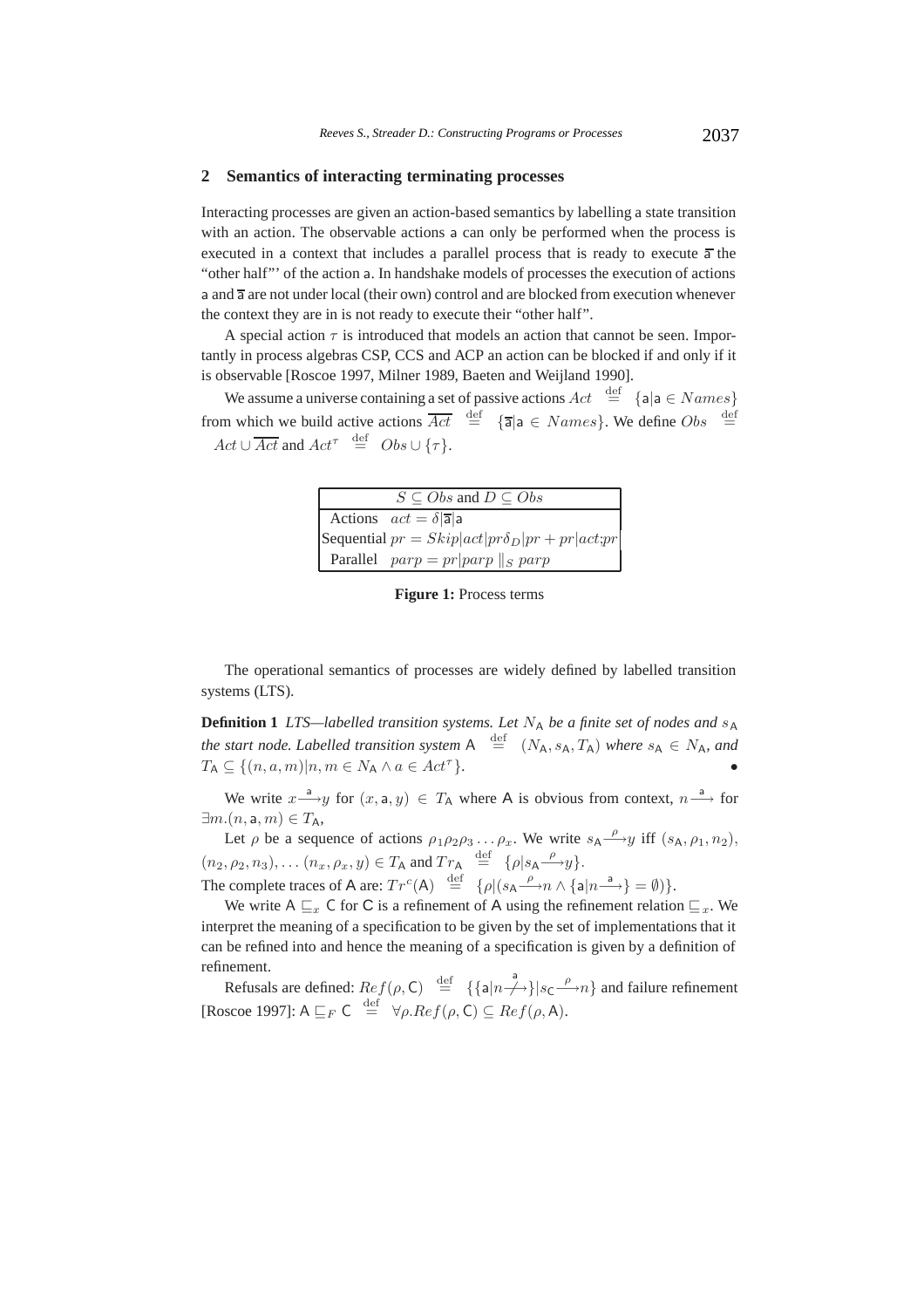Singleton refusals are defined:  $SRef(\rho, C) \stackrel{\text{def}}{=} {\{a\}|s_C \xrightarrow{\rho} n \wedge n \xrightarrow{a} \}$  and singleton failure refinement [Bolton and Davies 2001]:  $A \sqsubseteq_{sF} C \stackrel{\text{def}}{=} \forall \rho \cdot SRef(\rho, C) \subseteq$  $SRef(\rho, A)$ .

| LTS      |                                                                                                                                                                                                                    |                                                                                                                      |  |
|----------|--------------------------------------------------------------------------------------------------------------------------------------------------------------------------------------------------------------------|----------------------------------------------------------------------------------------------------------------------|--|
| Action   | $a: P \xrightarrow{a} P$                                                                                                                                                                                           | $\overline{a}$ : $P \stackrel{\overline{a}}{\longrightarrow} P$                                                      |  |
| Choice   | $\alpha$<br>$\rightarrow p_2$<br>$p_1$ —<br>$p_1 + p_3 \xrightarrow{\alpha} p_2$                                                                                                                                   | $\alpha$<br>$p_1 \longrightarrow p_2$<br>$p_3+p_1 \stackrel{\alpha}{\longrightarrow} p_2$                            |  |
| Parallel | $\stackrel{\mathsf{a}}{\longrightarrow} q, p_1 \stackrel{\overline{\mathsf{a}}}{\longrightarrow} q_1, \mathsf{a} \in S$<br>$\mathcal{D}$<br>$p \parallel_S p_1 \stackrel{\tau}{\longrightarrow} q \parallel_S q_1$ | $p \parallel_S p_1 \stackrel{\alpha}{\longrightarrow} q$<br>$p_1 \parallel_S p \stackrel{\alpha}{\longrightarrow} q$ |  |
|          | $p \stackrel{\mathsf{a}}{\longrightarrow} q, \mathsf{a} \notin S$                                                                                                                                                  | $p \overset{\overline{\mathsf{a}}}{\longrightarrow} q, \mathsf{a} \notin S$                                          |  |
|          | $p \parallel_S p_1 \stackrel{a}{\longrightarrow} q \parallel_S \overline{p_1}$                                                                                                                                     | $p \parallel_S p_1 \stackrel{\overline{a}}{\longrightarrow} q \parallel_S p_1$                                       |  |

When the terms in [Fig. 1] are used to define processes they have the operational semantics defined in [Fig. 2].

**Figure 2:** Operational semantics of processes

Our parallel composition with synchronisation operator  $\|\cdot\|_S$  enforces private communication between its operands on all actions in the synchronisation set S. Thus any action in S that appears in one of the operands must either: synchronise with an action from the other operand; or be *blocked*.

[Fig. 2] defines what is called a strong semantics, *i.e.* a semantics that treats  $\tau$  actions just like an observable action. In order to model  $\tau$  actions as unobservable we will define, in [Section 2.2], how to abstract them to produce what is called the observational semantics.

#### **2.1 Deterministic behaviour**

Our process terms are defined in [Fig. 1] and  $a + b$  is a process that allows its context to decide if a or b is to be executed. This is deterministic behaviour.

**Definition 2** A is deterministic iff 
$$
n \xrightarrow{\alpha} \wedge n \xrightarrow{\beta} \Rightarrow \alpha \neq \beta
$$

The behaviour of term  $a + a$  is nondeterministic, as which a action is executed cannot be decided by its context.

The view of Hoare is [Hoare 1985, p81]: "*There is nothing mysterious about this kind of nondeterminism: it arises from a deliberate decision to ignore the factors which influence the selection.*"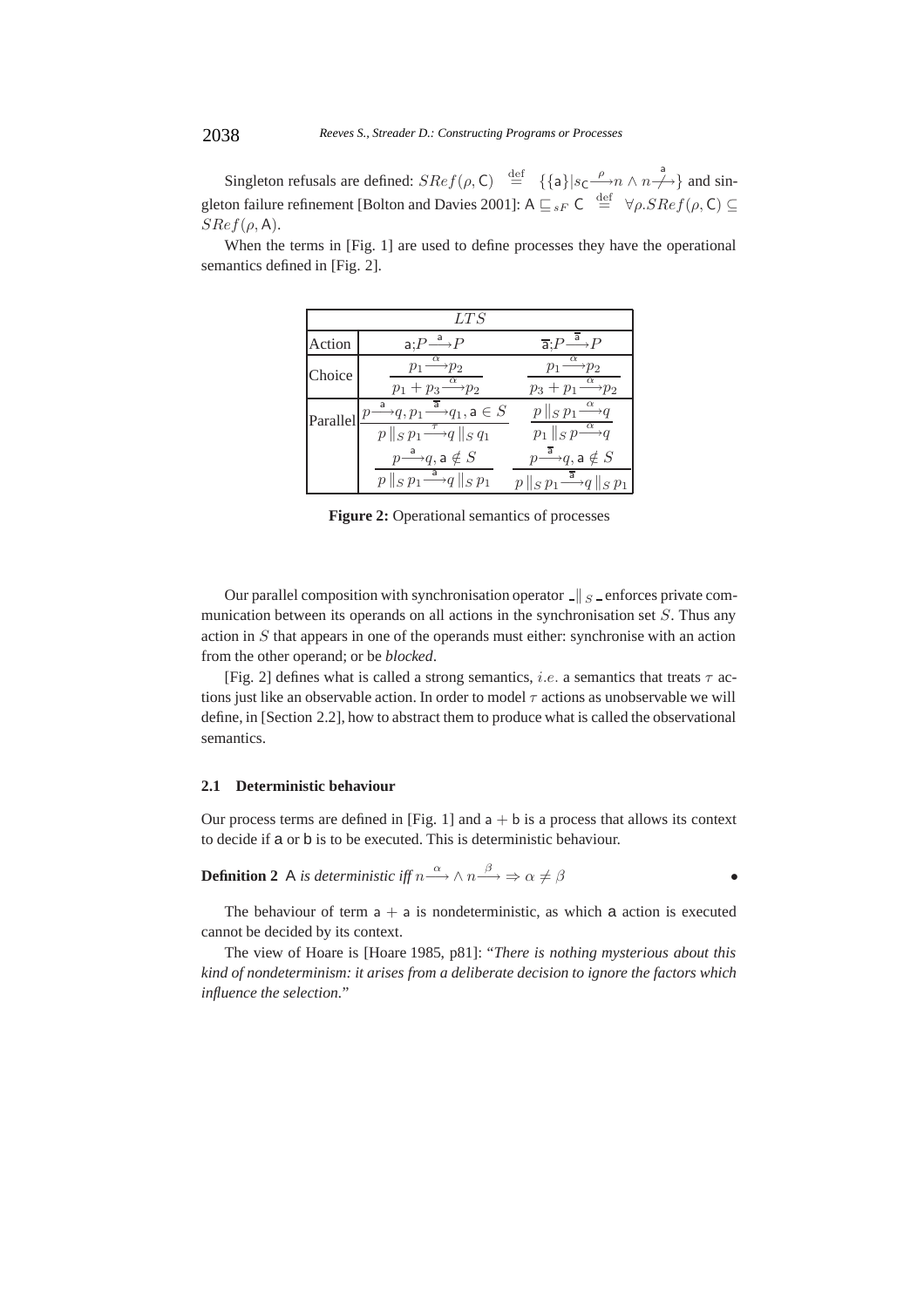Hoare makes it quite clear that nondeterministic sequential processes are not intended to be implemented [Hoare 1985, p82] "*Nondeterminism has been introduced here in its purest and simplest form by the binary operator,*  $\Box$ . *Of course,*  $\Box$  *is not intended as a useful operator for* implementing *a process.*" [Hoare's emphasis]

Later we will consider if nondeterministic parallel processes are intended to be specifications or not, but next we will define how to build an observational semantics.

#### **2.2 Abstraction**

Our definition of observational semantics is quite separate from the definition of strong equality/refinement. This allows us to use the same observational semantics with distinct strong semantics.

**Definition 3** Observational semantics 
$$
\Longrightarrow:
$$
  
\n $s \xrightarrow{\tau} t \stackrel{\text{def}}{=} s \xrightarrow{\tau} s_1, s_1 \xrightarrow{\tau} s_2, \dots s_{n-1} \xrightarrow{\tau} t$   
\n $n \xrightarrow{a} m \stackrel{\text{def}}{=} n \xrightarrow{\tau} n', n' \xrightarrow{a} m', m' \xrightarrow{\tau} m \wedge a \in Act$   
\n $Abs(A) \stackrel{\text{def}}{=} (N_A, s_A, \{n \xrightarrow{x} m | n \xrightarrow{x} m\}).$ 

Our observational semantics is not the same as in CCS [Milner 1989] as we, like CSP, use failure semantics and thus  $Abs(\_)$  removes all  $\tau$  actions (see example to the right). As we only consider terminating processes here we do not need to consider  $\tau$  loops or infinite sequences of  $\tau$  actions.



**Figure 3:** Action abstraction

Definition 3, or an equivalent definition, has appeared in [Brinksma et al. 1996, Valmari and Tienari 1995], and see [Reeves and Streader 2004] for a comparison with the literature.

From the definition of an *observational semantics* ( $\Rightarrow$ ) we have defined an abstraction function *Abs* which we now use to define an *observational refinement*  $\mathcal{L}_{aX}$  from a strong refinement  $\mathcal{L}_X$ :

$$
A \sqsubseteq_{aX} C \stackrel{\text{def}}{=} Abs(A) \sqsubseteq_X Abs(C)
$$

An *observational equivalence*  $=_{aX}$  can be defined in the obvious way, the point being that  $\sqsubseteq_X$  could be failure refinement  $\sqsubseteq_F$  or a trace refinement  $\sqsubseteq_{Tr}$ .

Clearly given our definition of parallel composition with private communication [Fig. 1], parallel composition may introduce  $\tau$  actions and the observational semantics (Definition 3) we use to model them as unobservable means that nondeterminism can be introduced (see [Fig. 3]).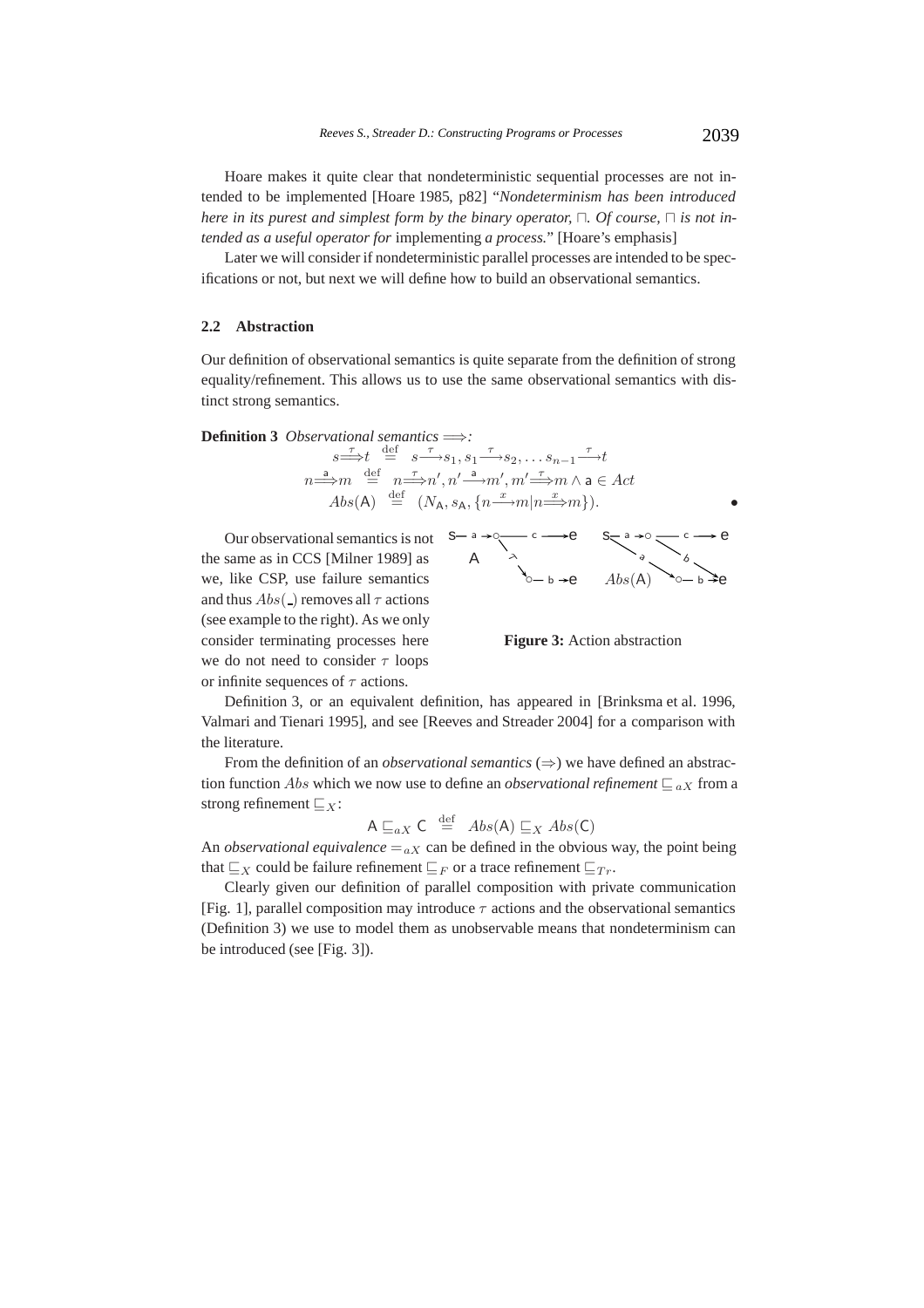#### **2.3 Vending machines and robots.**

The process algebras such as CSP have been use to define LTS that define the operational semantics of both parallel programs and processes such as vending machines and robots.

Let VM  $\stackrel{\text{def}}{=}$  c; (b1;d1 + b2;d2) and note it has operational semantics  $VM<sub>pr</sub>$  in [Fig. 4]. VM is easy to understand as a machine that accepts a coin (c) and then reacts to either button one (b1) or button two (b2) be-



Figure 4:  $VM<sub>pr</sub>$  and Rob<sub>pr</sub>

ing pushed and subsequently enables the removal of drink one (d1) or drink two (d2). Hopefully it is easy to see that VM is a realistic representation of a real machine that after having a coin inserted offers its context the option of pushing one of two buttons.

A robot can choose what button is pushed by synchronising with one of the button pushing actions and blocking the other by not synchronising with it. Hence it will choose to push button b1 and block button b2 in  $(\overline{c_5b1}) \parallel_{b1,b2,c,d1,d2}$  VM.

But how realistic is Rob  $\stackrel{\text{def}}{=} \overline{c}$ ;  $(\overline{b1};\overline{d1} + \overline{b2};\overline{d2})$  with operational semantics Rob<sub>pr</sub> in [Fig. 4] as either a robot or as a program? The robot Rob is supposed to offer the vending machine the option to choose which button it will push. Is this realistic?

Put another way, could you offer a simple vending machine the ability to choose what buttons you were going to push? If we consider Rob as a program then we cannot view the button pushing as method calling as with current languages programs can only try to call one method at a time. They cannot offer to call either method b1 or to call method b2 and ask the ADT or object with these methods to select which it will call.

If we execute processes R1  $\stackrel{\text{def}}{=} \overline{c}$ ;  $\overline{b1}$  and R2  $\stackrel{\text{def}}{=} \overline{b2}$  in parallel with VM then which button is pushed depends on depends on which robot (R1 or R2) is fastest and consequently we call this form of nondeterminism *race nondeterminism*. From this example we conclude that nondeterminism can arise quite naturally from the execution of easy to implement processes run in parallel.

We are left with two questions:

- **one** Is the nondeterminism of Rob  $\|_{\{b1,b2,c,d1,d2\}}$  VM a result of the parallel execution of processes that we can implement or, like sequential processes [Section 2.1], is it to be interpreted as a specification that can be satisfied by observationally distinct implementations?
- **two** If the nondeterminism of Rob  $\|$ <sub>{b1,b2,c,d1,d2}</sub> VM arises from the deliberate decision to ignore certain factors, then what are they?

In order to answer these questions we will define an operational semantics that interprets the terms of [Fig. 1] as interacting sequential programs. These programs are based on the familiar idea of active actions representing the calling of a method and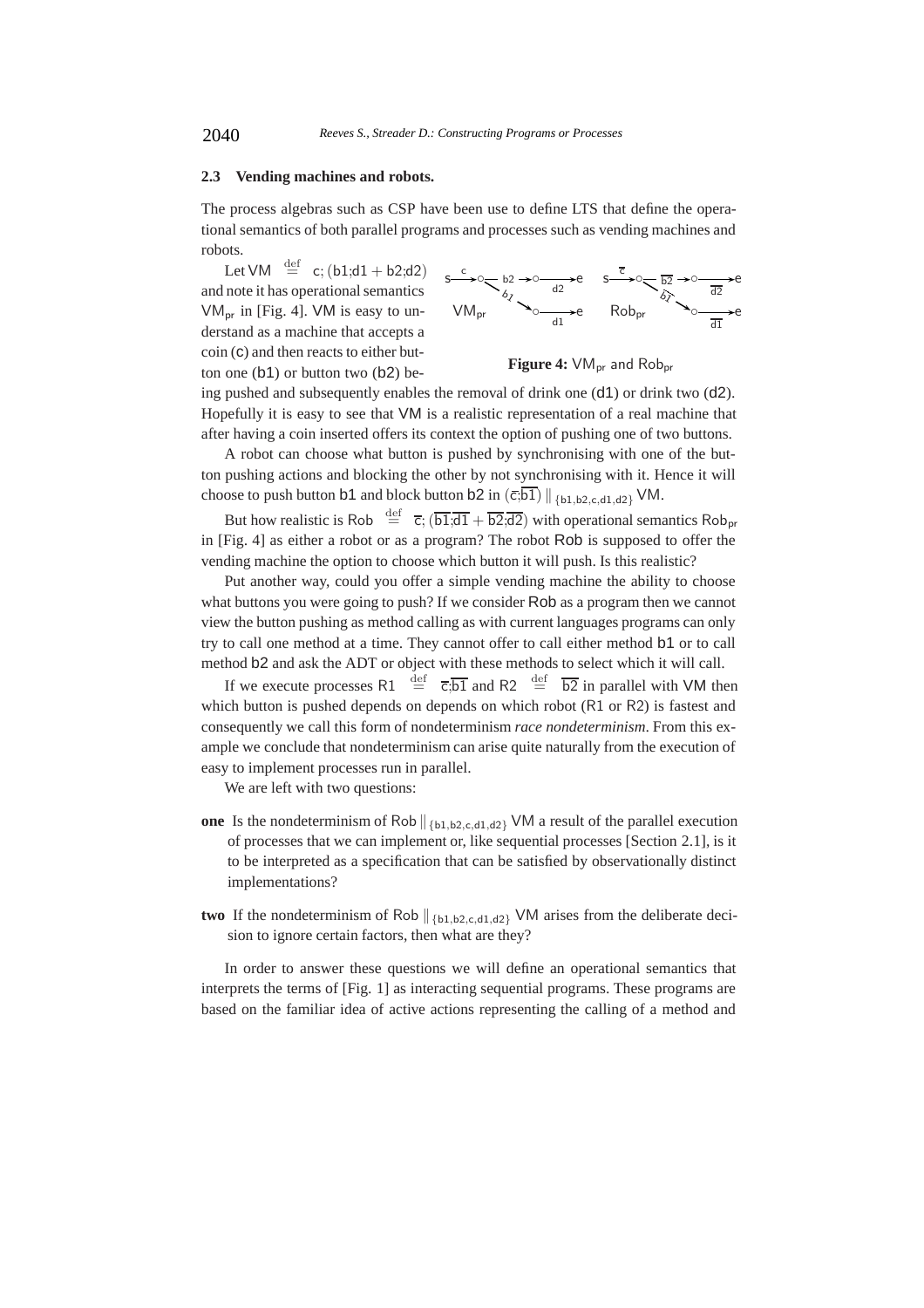passive actions representing a called method. We claim that these programs would be easy to implement.

As the operational semantics of our interacting sequential programs is a restriction of the operational semantics of processes we can use this restricted set of LTS in the generalised testing semantics of [Reeves and Streader 2003] to build a refinement relation for our interacting sequential programs. But first we will review generalised testing semantics.

### **3 Generalised testing semantics**

It is clear that different equivalences and refinements are appropriate when modelling different kinds of actions and a common way to formalise the situation is by defining a testing semantics and then to use the testing semantics to define equality and refinement: for a survey see [van Glabbeek 2001].

To define refinement of a process  $P$  we first combine it with some context  $\Box$ from some set of valid contexts  $E$  then observe all possible executions. We are interested in the executions that may occur without any help from additional concurrent processes. Thus we are interested in the possible execution of  $\tau$  actions, the problem being that handshake formalisms treat  $\tau$  actions as unobservable. The solution in [de Nicola and Hennessy 1984] was to introduce a special action  $\omega$  that could be observed but never blocked and could only appear in a testing process.

A key observation of [Bolton and Davies 2001] is that different kinds of things can be placed in differing contexts and that this can be used to define different refinement semantics for different kinds of things. This is made explicit in [Reeves and Streader 2003] where a generalised refinement relation, parameterised on the set of legal contexts, is defined. But unfortunately, as pointed out in [Reeves and Streader 2003], a testing semantics that uses just one special action  $\omega$  would not give the singleton refinement of [Bolton and Davies 2001].

We will assume the existence of a set of actions  $a^1 \in Obs^1$  in our testing process  $LTS'$  that do not synchronise with any action in the processes to be tested, *i.e.* Act<sup>!</sup> ∩  $S = \emptyset$  in Definition 4. Using these actions we can easily construct contexts that after synchronising with the process under test always perform a distinct special observable action  $a^{\dagger} \notin S$  that announces the fact that the a action has been performed.

If  $n \stackrel{a}{\longrightarrow}_A m$  then  $n \stackrel{a}{\longrightarrow}_{A^!} z \stackrel{a!}{\longrightarrow}_{A^!} m$  where z is a not a node in A.

Such testing processes have the effect of making visible any action that the testing process synchronises with. Here we use a simplified version of the generalised refinement found in [Reeves and Streader 2003]:

**Definition 4** *Let*  $\Xi \subseteq \{(-\|S \times \mathbf{x}) | \times \mathbf{x} \text{ is an LTS extended as above with } \mathbf{x} \text{ actions}\},\$ *then*

$$
A \sqsubseteq_{\Xi} C \stackrel{\text{def}}{=} \forall_{[\underline{.}]\underline{.}\in \Xi} . Tr^c([\underline{C}]_x) \subseteq Tr^c([\underline{A}]_x)
$$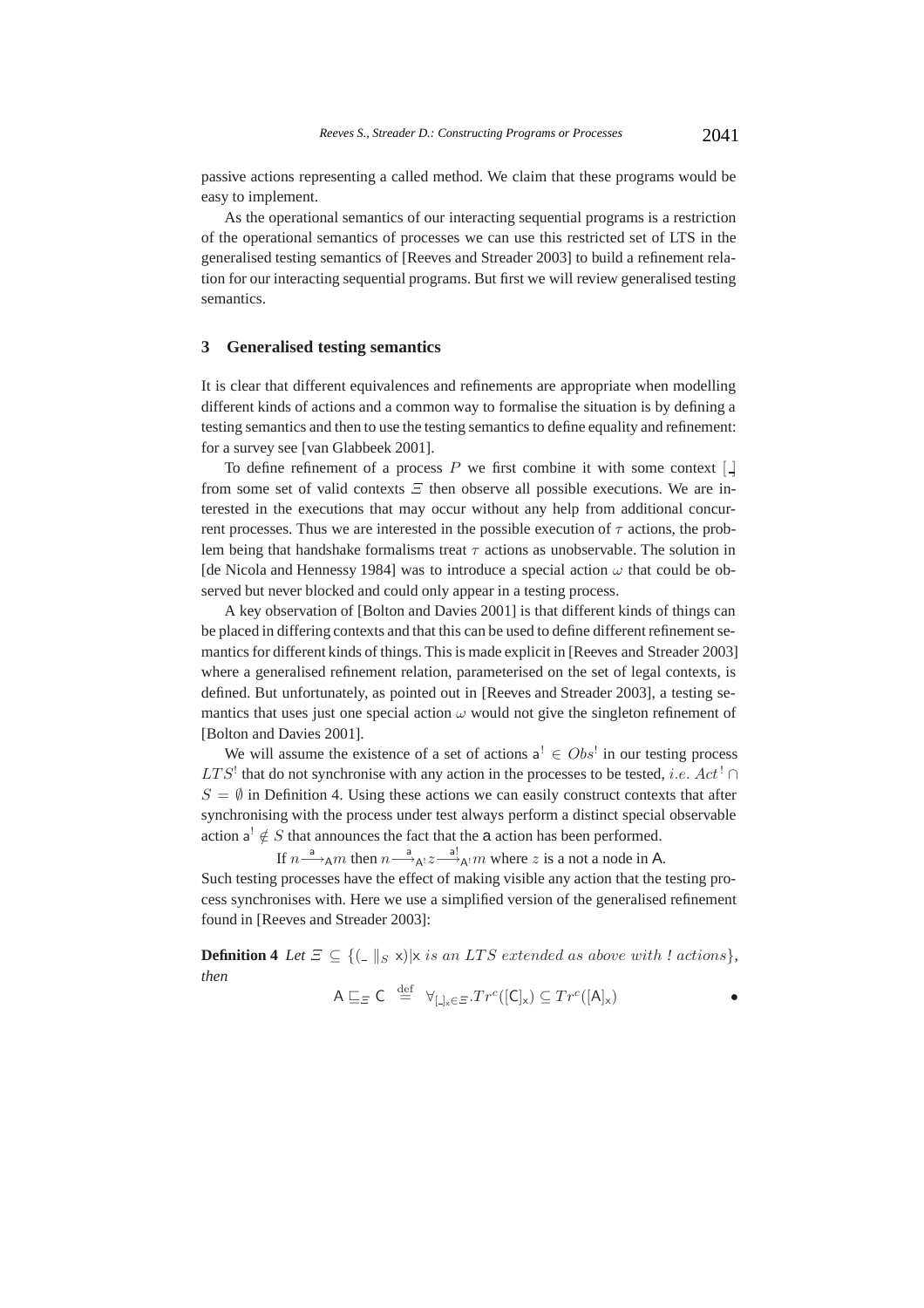This general definition of refinement can be made more concrete by fixing the contexts in which the things are to be placed. In [Reeves and Streader 2003] it is shown that the generalised refinement with *all* LTS is equivalent to failure refinement [Hoare 1985] and with only programs (traces of events) legal, is equivalent to singleton failure refinement [Bolton and Davies 2001].

# **4 Interacting sequential programs**

We will define an interacting sequential program *isp* to have the following informal properties:

- 1. *There is no effect without a cause;*
- 2. *Sequential programs can only try to call one method at a time.*

We model a method of an ADT or vending machine's actions as being passive actions. We model the actions of a program, the calling of a method or of a robot, as active actions. We view the active actions as causing the performance of the passive actions. Thus one action of any synchronising pair of actions is an active action that causes the other passive action to occur. The active actions are written with the name overlined  $(e,q,\overline{a})$  and the passive actions with no overline  $(e,q,\overline{a})$ .

As the active actions of our programs are the calling of a method, if a program tries to call a method that cannot be called then the program terminates. That is to say calling a method is *committing*: once started the caller cannot back off. In order to formalise this we change the operational semantics of active actions  $\overline{a}$ : the only change we make to what is otherwise a standard process semantics (see [Fig. 5]).

| $LTS_{sp}$ |                                                                                                             |  |
|------------|-------------------------------------------------------------------------------------------------------------|--|
|            | Actions $a: P \xrightarrow{a} P \overline{a}: P \xrightarrow{\tau} \hat{a}: P \xrightarrow{\overline{a}} P$ |  |
|            | For $- + -$ , $\therefore$ and $\lfloor s \rfloor$ see [Fig. 2]                                             |  |

**Figure 5:** Operational semantics of isp

Our model is a generalisation of the programs and ADT of [Bolton and Davies 2001] in that there they restrict processes to be programs that are only a trace of active actions and ADT that only have passive actions. Here our programs can have a mixture of active and passive actions.

The *isp* process Rob  $\stackrel{\text{def}}{=}$   $\overline{c}$ ;  $(\overline{b1}, \overline{d1} + \overline{b2}, \overline{d2})$  is a nondeterministic specification where the nondeterminism arises from not specifying which button it will push (method it will call) (see [Fig. 6]).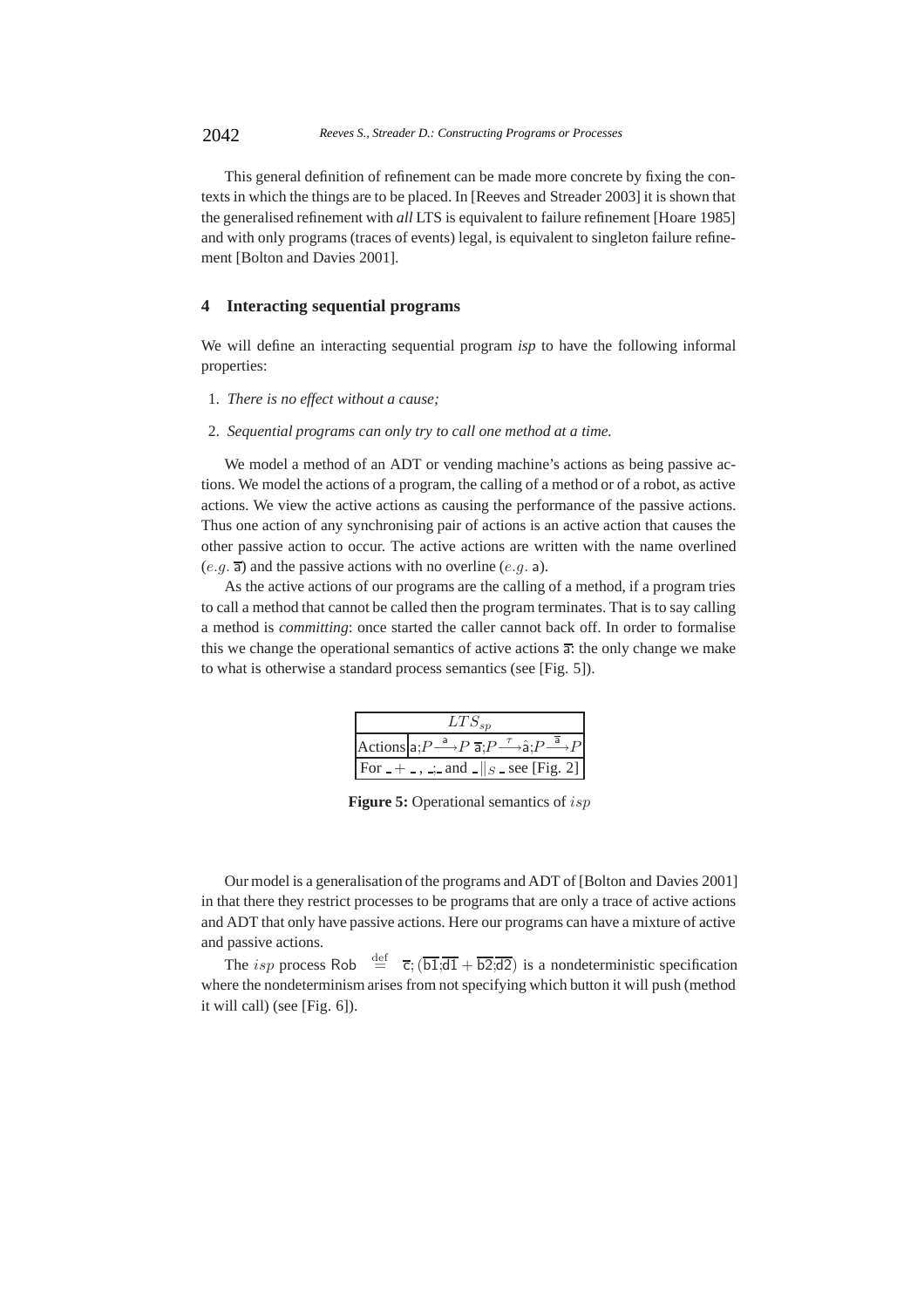Nondeterminism can arise naturally with concurrent deterministic processes, for example running processes R1  $\stackrel{\text{def}}{=} \overline{c}$ ;  $\overline{b1}$  and R2  $\stackrel{\text{def}}{=} \overline{b2}$  in parallel with VM. The reason we gave for this nondeterminism was that the two processes R1 and R2 race to push different buttons and which button is pushed is not determined. This implies that R1  $\|_{\{\}$  R2 should be nondeterministic, which it is in our model, *i.e.* using [Fig. 5] semantics. But if we use the process semantics in [Fig. 2] or CSP semantics then R1  $\parallel_{\Omega}$ R2 is a deterministic process.

Using isp semantics [Fig. 5] the behaviour of both Rob  $\left\| \{\text{b1},\text{b2},\text{c,d1},\text{d2}\}\right\}$  VM and Rob see [Fig. 6], are nondeterministic. This is not because distinct sequential processes are racing to perform active actions but because Rob is failing to choose what active action it will perform. What is more Rob can now be refined into a



Figure 6: Rob<sub>isp</sub>

deterministic *isp* whereas it could not using the process semantics of [Fig. 2].

We can use *isp* terms to define a set of contexts and then apply the generalised definition in [Section 3] to define refinement. Let A and C be terms from [Fig. 1]. Then it is clear that refinement built from process semantics in [Fig. 2] will be failure refinement, from [Hennessy 1988, Reeves and Streader 2003] .

**Lemma 1** *The testing refinement built from* isp *semantics in [Fig. 5] is singleton failure refinement:*  $A \sqsubseteq_{sF} C \iff A \sqsubseteq_{\Xi_{s}} C$ .

**Proof** Sketch.

Let us write  $\Xi_{sF}$  for the tests that are programs. It is known that these tests generate singelton failure refinment [Bolton and Davies 2001]. As  $\Xi_{sF} \subseteq \Xi_{isp}$  then clearly  $A \sqsubseteq_{\Xi_{isp}} C \Rightarrow A \sqsubseteq_{\Xi_{sF}} C$ 

To establish that  $A \sqsubseteq_{\mathcal{E}_{s,p}} C \Leftarrow A \sqsubseteq_{\mathcal{E}_{s,p}} C$  we assume  $A \sqsubseteq_{\mathcal{E}_{s,p}} C$  and for some new context x we have  $\rho \in Tr^c([C]_x)$ .

As the context x is an isp it must be in a state from which either one active action  $\overline{a}$ is enabled or a set  $X$  of passive actions are enabled.

- Case 1 one active action  $\overline{a}$  is enabled. Hence  $(\rho, {\overline{a}}) \in sF(C)$  and as  $A \sqsubseteq_{\mathcal{Z}_{sF}} C$  we can conclude  $(\rho, {\overline{\mathsf{a}}}) \in sF(\mathsf{A})$ . From which we have  $\rho \in Tr^c([\mathsf{A}]_x)$ .
- Case 2 a set X of passive actions are enabled and hence  $(\rho, X) \in F(\mathsf{C})$ . Because C is an *isp* this test is redundant as we will now show.
	- As  $C$  is an *isp* it must be in a state from which either:
	- Case 2a one active action  $\overline{b}$  is enabled.  $\rho \in Tr^{c}([C]_{x})$  is true if and only if  $\rho \overline{b} \in Tr^c([C]_{ab})$  where context x b is built from context x by adding action b to all nodes reached by  $\rho$ . Hence  $\exists Y.(\rho\overline{b}, Y) \in sF(\mathsf{C})$ . As  $A \sqsubseteq_{\Xi_{sF}} \mathsf{C}$  we can conclude  $(\rho \overline{b}, Y) \in sF(A)$  and  $\rho \overline{b} \in Tr^c([\mathsf{A}]_{x_b})$ . And finally  $\rho \in Tr^c([\mathsf{A}]_x)$ .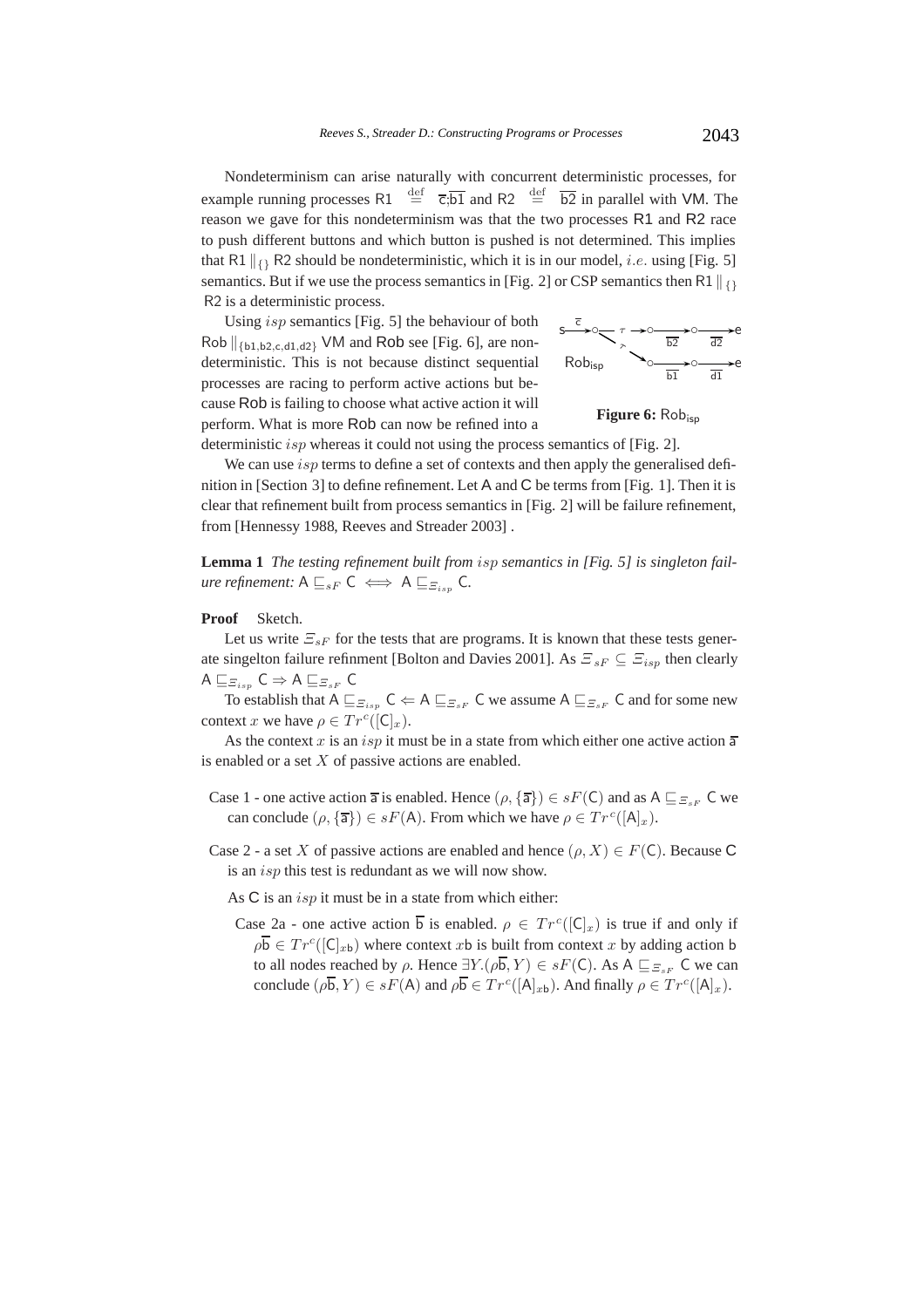Case 2b - a set Z of passive actions are enabled.  $\rho \in Tr^{c}([C]_{x})$  is true if and only if  $\rho z \in Tr^{c}([C]_{x\bar{z}})$  where context  $x\bar{z}$  is built from context x by adding action  $\overline{z}$ , where  $z \in Z$ , to all nodes reached by  $\rho$ . Hence  $\exists Y.(\rho z, Y) \in sF(\mathsf{C})$ . As A  $\sqsubseteq_{\Xi_{sF}} C$  we can conclude  $(\rho z, Y) \in sF(A)$  and  $\rho z \in Tr^{c}([\mathsf{A}]_{x\overline{z}})$ . And finally  $\rho \in Tr^c([A]_x)$ .

We conclude  $\rho \in Tr^c([A]_x)$  as it is true in all cases. Hence we have  $Tr^c([C]_x) \subseteq$  $Tr^{c}([A]_{x})$  for all *isp* contexts x. Thus by definition  $A \sqsubseteq_{\Xi_{sF}} C$ 

### **5 Conclusion**

In [Section 2] we defined a small set of process terms and an operational semantics, similar to that of CCS and CSP process terms. By making a small change to this process semantics we were able to model interacting sequential programs in [Section 4]. For interacting sequential programs, synchronising action pairs consist of one active action calling the other passive action. This model we claim is readily implementable and using the generalised refinement of [Reeves and Streader 2003] we construct a definition of refinement that we show to be singleton failure refinement. Singleton failure refinement is known to be the semantics of ADT and programs [Bolton and Davies 2001].

The only place where our parallel composition, unlike that for process algebra, introduces nondeterminism is when there are two active processes racing to perform actions. Hence in our (untimed) model this naturally causes nondeterminism.

We have so far found the analogy (between constructivity, implementability and determinism) fruitful as a way of suggesting questions that do not usually get asked in the process algebra world. It remains to be seen whether we can go further and give a model for some process algebra in a constructive logic as Martin-Löf did for functional programs.

#### **References**

- [Martin-Löf 1985] Martin-Löf, P.: Constructive Mathematics and Computer Science. Mathematical Logic and Programming Languages. Eds. C.A.R. Hoare and J.C. Shepherdson. Prentice Hall International, Englewood Cliffs, N.J. (1985)
- [Roscoe 1997] Roscoe, A.: The Theory and Practice of Concurrency. Prentice Hall International Series in Computer Science (1997)
- [Milner 1989] Milner, R.: Communication and Concurrency. Prentice-Hall International (1989) [Baeten and Weijland 1990] Baeten, J.C.M., Weijland, W.P.: Process Algebra. Cambridge Tracts in Theoretical Computer Science 18 (1990)
- [Bolton and Davies 2001] Bolton, C., Davies, J.: A singleton failures semantics for Communicating Sequential Processes. Research Report PRG-RR-01-11, Oxford University Computing Laboratory (2001)

[Hoare 1985] Hoare, C.: Communicating Sequential Processes. Prentice Hall International Series in Computer Science (1985)

[Brinksma et al. 1996] Brinksma, E., Rensink, A., Vogler, W.: Applications of fair testing. In: FORTE. (1996) 145–160